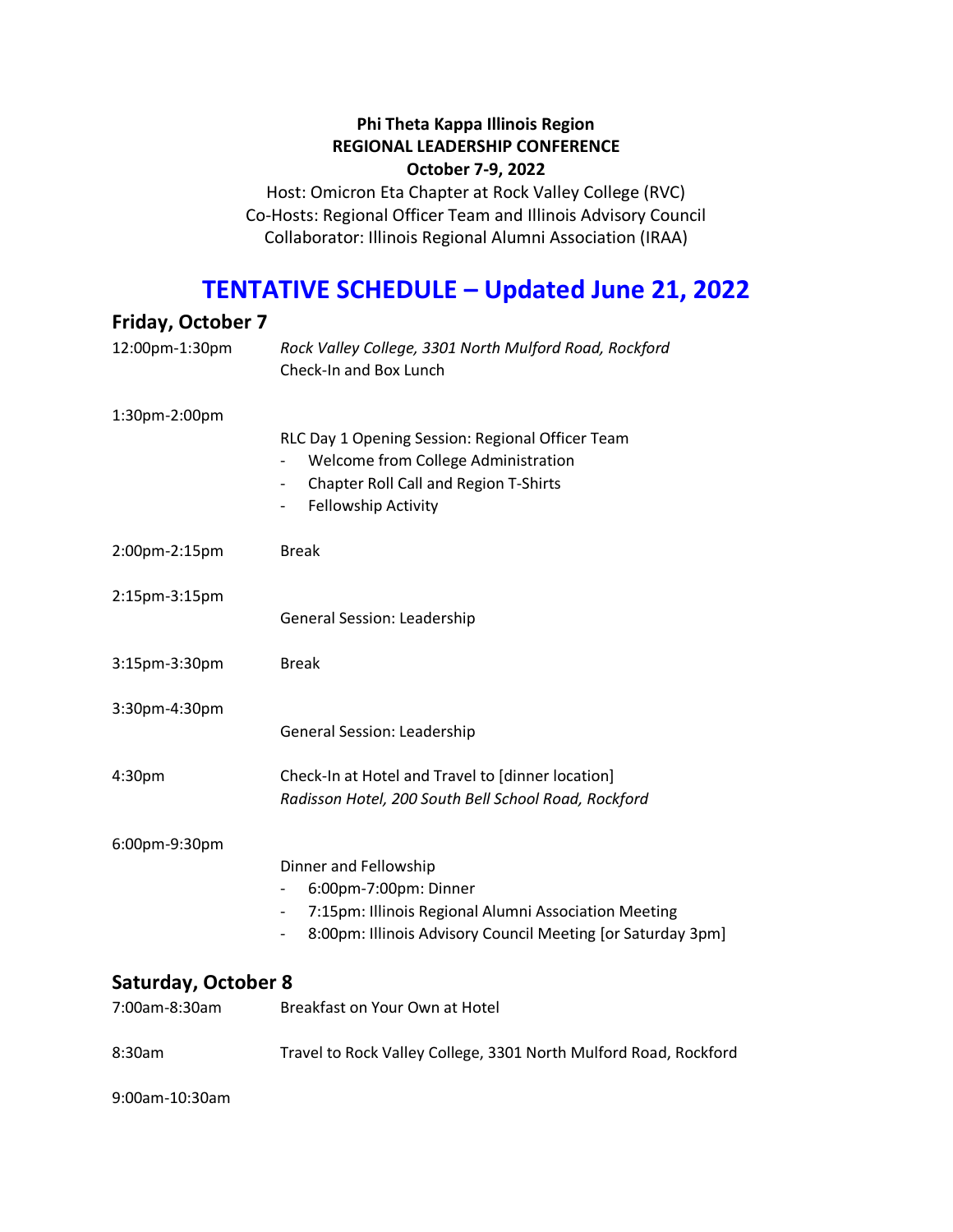|                 | Forum                                                             | Location                                                 |  |
|-----------------|-------------------------------------------------------------------|----------------------------------------------------------|--|
| 1:00pm-1:45pm   | <b>Educational Forums: Round 1</b>                                |                                                          |  |
|                 | <b>Chapter Advisors Lunch Meeting</b><br>$\overline{\phantom{a}}$ |                                                          |  |
|                 | $\overline{\phantom{a}}$                                          | <b>Chapter Presidents Lunch with Regional Officers</b>   |  |
|                 | Conference Attendees                                              |                                                          |  |
| 12:00pm-12:45pm | Lunch                                                             |                                                          |  |
|                 | General Session: Leadership or College Project                    |                                                          |  |
| 10:45am-11:45am |                                                                   |                                                          |  |
|                 |                                                                   |                                                          |  |
| 10:30am-10:45am | <b>Break</b>                                                      |                                                          |  |
|                 | General Session: Leadership or College Project                    |                                                          |  |
|                 | $\overline{\phantom{a}}$                                          | PTK Headquarters Update: [PTK Representative]            |  |
|                 | $\overline{\phantom{a}}$                                          | Announcements/Fellowship Activity: Regional Officer Team |  |
|                 | <b>RLC Day 2 Opening Session</b>                                  |                                                          |  |

| Forum | Location |
|-------|----------|
|       |          |
|       |          |
|       |          |
|       |          |

| 2:00pm-2:45pm | <b>Educational Forums: Round 2</b> |                 |
|---------------|------------------------------------|-----------------|
| Forum         |                                    | <b>Location</b> |
|               |                                    |                 |
|               |                                    |                 |
|               |                                    |                 |
|               |                                    |                 |

### 3:00pm-3:45pm Illinois Advisory council Meeting [or Friday at 8pm], *[location]* Educational Forums: Round 3

| <b>Forum</b> | <b>Location</b> |
|--------------|-----------------|
|              |                 |
|              |                 |
|              |                 |
|              |                 |

4:00pm

Group Photo Travel to Hotel

5:30pm-9:30pm

Dinner and Fellowship Activities